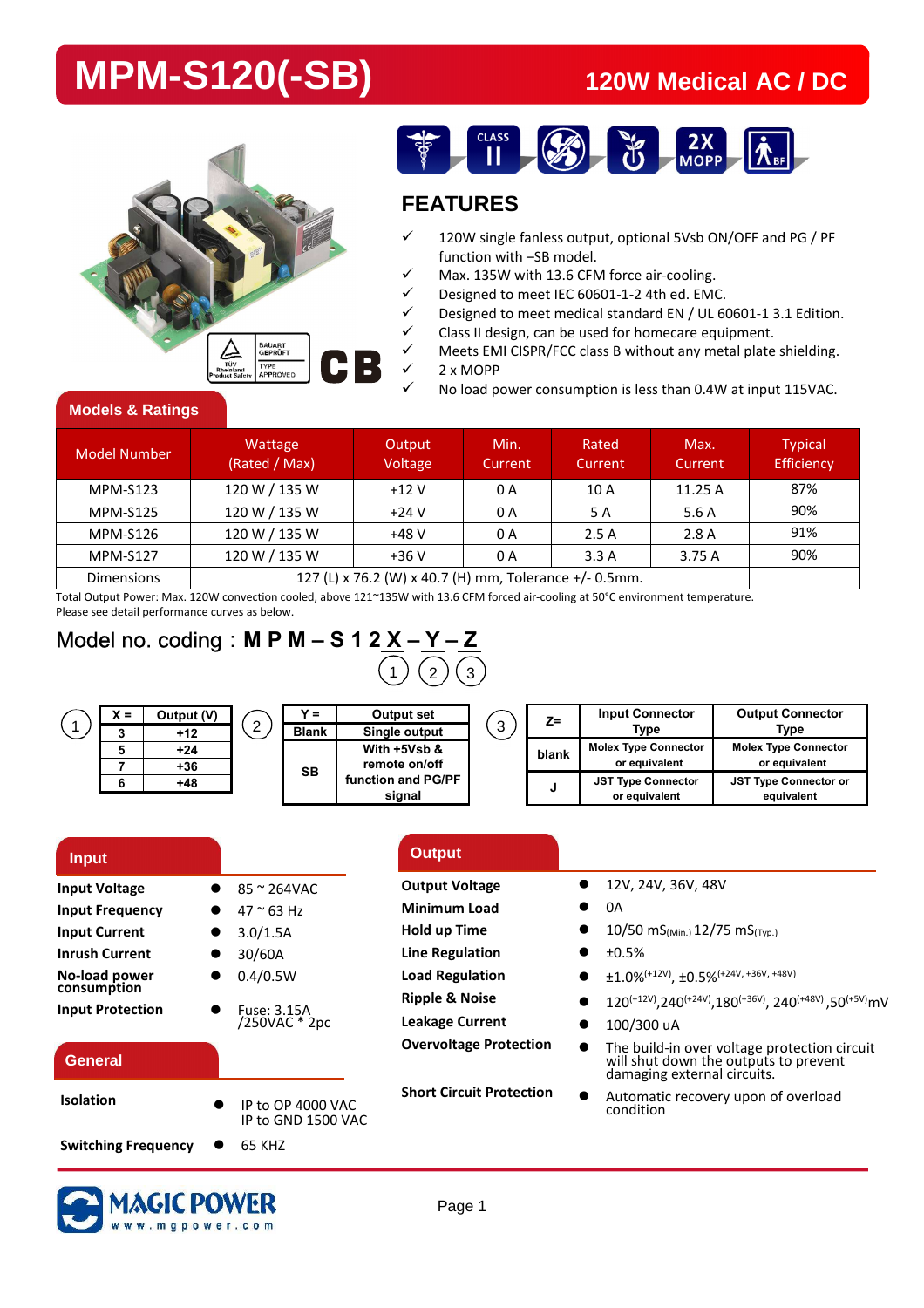## **MPM-S120(-SB) 120W Medical AC / DC**

#### **EMC: Immunity Environmental**

| <b>ESD</b>                       | IEC 61000-4-2  | <b>Operating</b><br>Temperature     |
|----------------------------------|----------------|-------------------------------------|
| Radiated                         | IEC 61000-4-3  | <b>Storage</b>                      |
| <b>EFT</b>                       | IEC 61000-4-4  | <b>Temperature</b>                  |
| <b>Surges</b>                    | IEC 61000-4-5  | <b>Relative Humidity</b><br>Cooling |
| Conducted                        | IEC 61000-4-6  | <b>Operating</b>                    |
| <b>Power Magnetic</b>            | IEC 61000-4-8  |                                     |
| Dips and<br><b>Interruptions</b> | IEC 61000-4-11 |                                     |

| __ | ,,,<br>. .<br>ν<br>-<br>$\mathcal{L}(\mathcal{L})$ and $\mathcal{L}(\mathcal{L})$ and $\mathcal{L}(\mathcal{L})$ | U<br><b>Contract Contract Contract Contract Contract Contract Contract Contract Contract Contract Contract Contract Co</b> |
|----|------------------------------------------------------------------------------------------------------------------|----------------------------------------------------------------------------------------------------------------------------|
|    |                                                                                                                  |                                                                                                                            |
|    |                                                                                                                  |                                                                                                                            |

#### **Operating Temperature Storage Temperature Relative Humidity Cooling**

 $\bullet$  $-40$  ~  $+85$ °C

 $\bullet$ 

 $\bullet$ 5 ~ 95%RH

 $-20$   $\sim$   $+70$ °C

- $\bullet$ 13.6 CFM
- $\bullet$ 5000m

#### **EMC: Emissions**

| Conducted                   |           | • EN 55011 / CISPR 11<br>& FCC Part 18 |
|-----------------------------|-----------|----------------------------------------|
| Radiated                    | $\bullet$ | EN 55011 / CISPR 11<br>& FCC Part 18   |
| <b>Harmonic Current</b>     |           | EN 61000-3-2                           |
| <b>Voltage Fluctuations</b> |           | EN 61000-3-3                           |

| <b>Safety Approvals</b> |                                                           |
|-------------------------|-----------------------------------------------------------|
| TUV                     | EN 60601-1:<br>2006+A11+A1+A12                            |
| CВ                      | IEC 60601-1: 2005+CORR. 1:<br>2006+CORR. 2: 2007+A1: 2012 |
| UL/cUL                  | ANSI/AAMI ES60601-1,<br>CAN/CSA-C22. 2 No. 60601-1        |

### **Derating curve**







MPE-S123-SB MPE-S123-SB



Ï